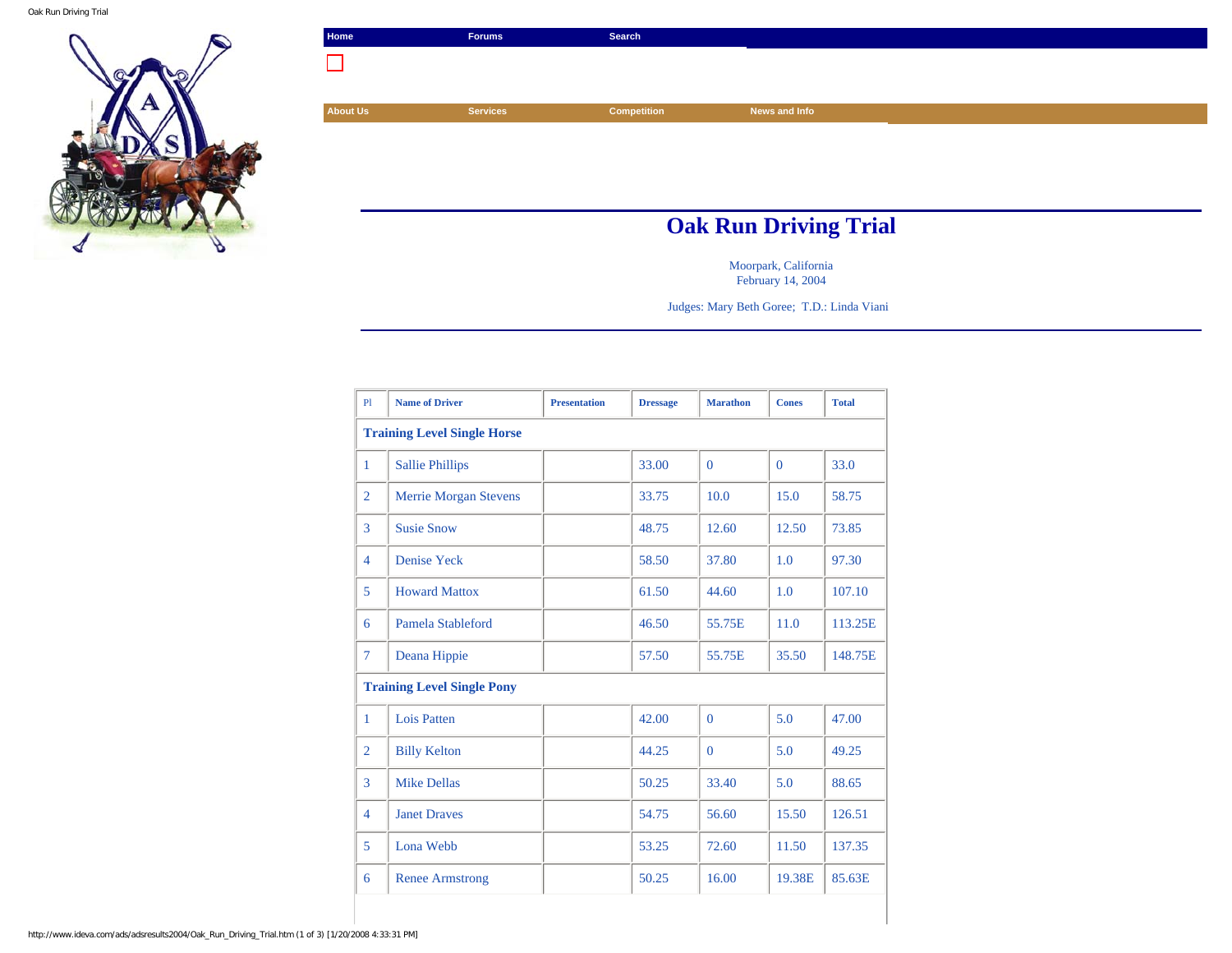|                | <b>Training Level Single VSE</b>      |  |       |                |                |         |
|----------------|---------------------------------------|--|-------|----------------|----------------|---------|
| $\mathbf{1}$   | <b>Cece Younger</b>                   |  | 39.00 | $\Omega$       | $\Omega$       | 39.00   |
| 2              | <b>Beverly VanGuilder</b>             |  | 46.50 | $\overline{0}$ | $\Omega$       | 46.50   |
| 3              | <b>Ruth Oberami</b>                   |  | 53.25 | 10.20          | $\mathbf{0}$   | 63.45   |
| $\overline{4}$ | <b>Roxanne Welcker</b>                |  | 41.25 | 134.00         | 4.50           | 179.75  |
|                | <b>Preliminary Level Single Horse</b> |  |       |                |                |         |
| $\mathbf{1}$   | <b>Alan Thomas</b>                    |  | 39.84 | 27.69          | $\overline{0}$ | 67.53   |
| $\overline{2}$ | Diane Kern                            |  | 41.20 | 89.44          | 5.0            | 130.64  |
| 3              | <b>Leslie Berndl</b>                  |  | 25.56 | 111.80E        | 5.0            | 142.36E |
| $\overline{4}$ | Diana Kastama                         |  | 49.06 | 111.80E        | $\overline{0}$ | 160.86E |
| 5              | <b>Ann McClure</b>                    |  | 48.68 | 111.80E        | 10.0           | 170.48E |
|                | <b>Preliminary Level Single Pony</b>  |  |       |                |                |         |
| $\mathbf{1}$   | Teri Merry                            |  | 34.40 | 38.01          | 15.0           | 87.41   |
| $\overline{2}$ | Debra Hilberg                         |  | 45.96 | 41.84          | 1.0            | 88.80   |
| 3              | <b>Cassie Welcker</b>                 |  | 35.08 | 42.84          | 15.00          | 92.92   |
| $\overline{4}$ | <b>Tasha Wilkie</b>                   |  | 41.88 | 49.00          | 3.0            | 93.88   |
| 5              | <b>Jill Beebe</b>                     |  | 50.04 | 40.87          | 5.0            | 95.91   |
| 6              | <b>Chris Downing</b>                  |  | 54.80 | 36.94          | 15.00          | 106.74  |
| $\overline{7}$ | <b>Pam Omeirs</b>                     |  | 47.32 | 74.36          | 5.0            | 126.68  |
| 8              | <b>Pamela Mitchell</b>                |  | 54.12 | 87.14          | 18.75E         | 160.01E |
|                | <b>Preliminary Level Pair Pony</b>    |  |       |                |                |         |
| $\mathbf{1}$   | <b>Ray Mansur</b>                     |  | 43.92 | 57.33          | 15.00          | 116.25  |
|                | <b>Preliminary Level Single VSE</b>   |  |       |                |                |         |
| 1              | <b>Breanna Sheahan</b>                |  | 44.60 | 32.34          | 5.0            | 81.94   |